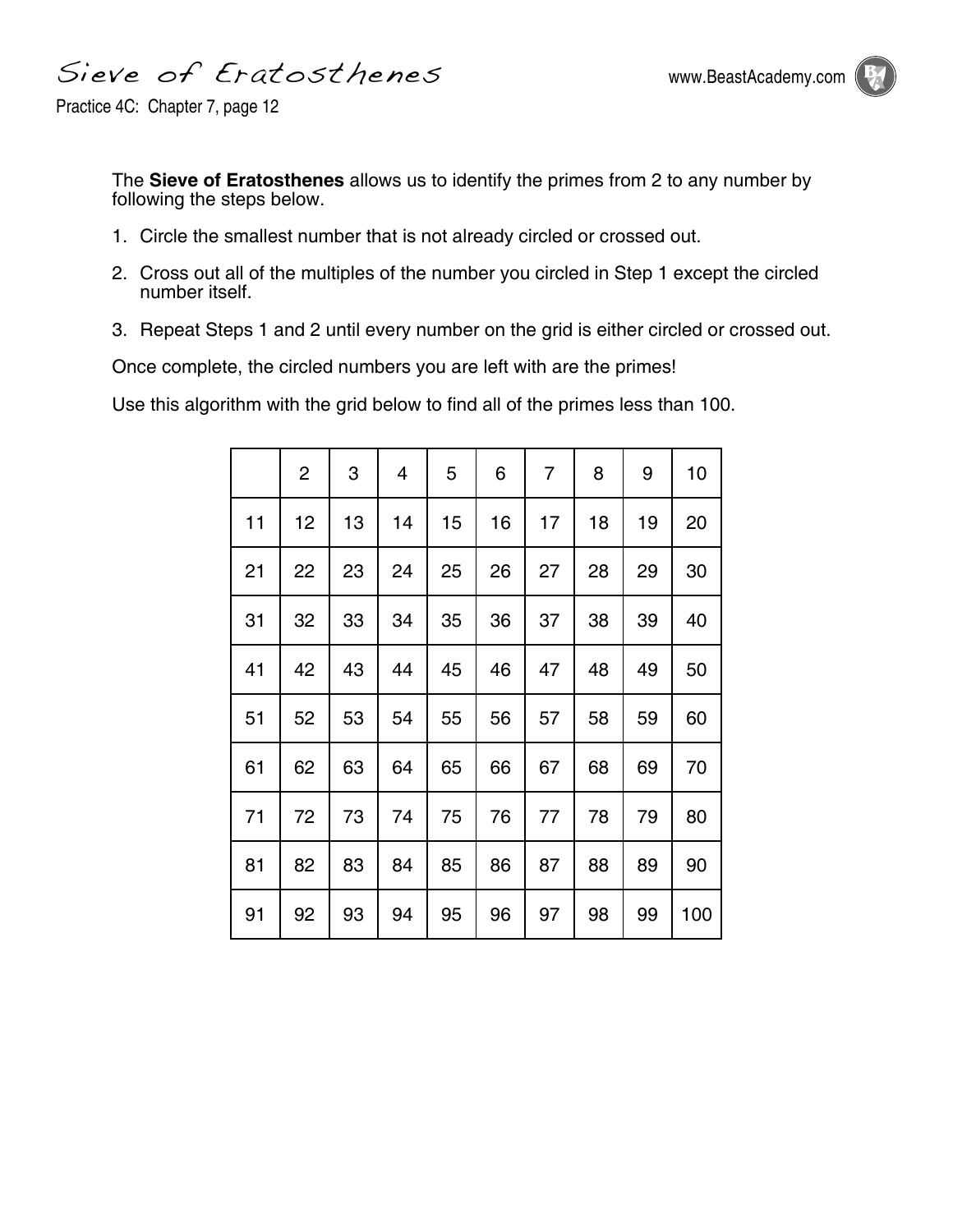Sieve of Eratosthenes



Practice 4C: Chapter 7, page 12

The **Sieve of Eratosthenes** allows us to identify the primes from 2 to any number by following the steps below.

- 1. Circle the smallest number that is not already circled or crossed out.
- 2. Cross out all of the multiples of the number you circled in Step 1 except the circled number itself.
- 3. Repeat Steps 1 and 2 until every number on the grid is either circled or crossed out.

Once complete, the circled numbers you are left with are the primes!

Use this algorithm with the grid below to find all of the primes less than 225.

|     | $\overline{2}$ | 3   | 4   | 5   | 6   | 7   | 8   | 9   | 10  | 11  | 12  | 13  | 14  | 15  |
|-----|----------------|-----|-----|-----|-----|-----|-----|-----|-----|-----|-----|-----|-----|-----|
| 16  | 17             | 18  | 19  | 20  | 21  | 22  | 23  | 24  | 25  | 26  | 27  | 28  | 29  | 30  |
| 31  | 32             | 33  | 34  | 35  | 36  | 37  | 38  | 39  | 40  | 41  | 42  | 43  | 44  | 45  |
| 46  | 47             | 48  | 49  | 50  | 51  | 52  | 53  | 54  | 55  | 56  | 57  | 58  | 59  | 60  |
| 61  | 62             | 63  | 64  | 65  | 66  | 67  | 68  | 69  | 70  | 71  | 72  | 73  | 74  | 75  |
| 76  | 77             | 78  | 79  | 80  | 81  | 82  | 83  | 84  | 85  | 86  | 87  | 88  | 89  | 90  |
| 91  | 92             | 93  | 94  | 95  | 96  | 97  | 98  | 99  | 100 | 101 | 102 | 103 | 104 | 105 |
| 106 | 107            | 108 | 109 | 110 | 111 | 112 | 113 | 114 | 115 | 116 | 117 | 118 | 119 | 120 |
| 121 | 122            | 123 | 124 | 125 | 126 | 127 | 128 | 129 | 130 | 131 | 132 | 133 | 134 | 135 |
| 136 | 137            | 138 | 139 | 140 | 141 | 142 | 143 | 144 | 145 | 146 | 147 | 148 | 149 | 150 |
| 151 | 152            | 153 | 154 | 155 | 156 | 157 | 158 | 159 | 160 | 161 | 162 | 163 | 164 | 165 |
| 166 | 167            | 168 | 169 | 170 | 171 | 172 | 173 | 174 | 175 | 176 | 177 | 178 | 179 | 180 |
| 181 | 182            | 183 | 184 | 185 | 186 | 187 | 188 | 189 | 190 | 191 | 192 | 193 | 194 | 195 |
| 196 | 197            | 198 | 199 | 200 | 201 | 202 | 203 | 204 | 205 | 206 | 207 | 208 | 209 | 210 |
| 211 | 212            | 213 | 214 | 215 | 216 | 217 | 218 | 219 | 220 | 221 | 222 | 223 | 224 | 225 |